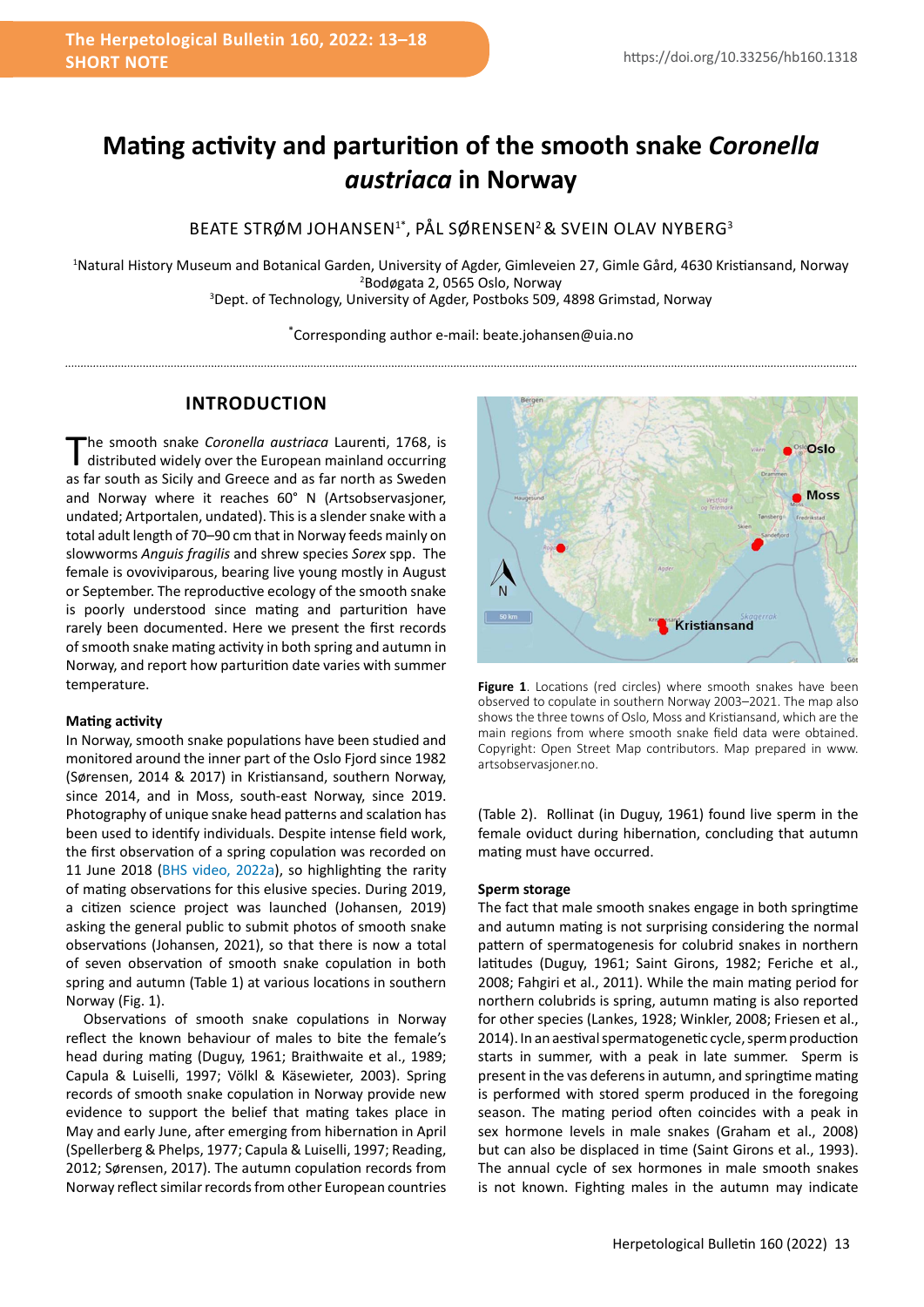**Table 1**. Observations of smooth snake copulations in the Oslo fjord region and the coast of south and south-eastern Norway, 2003 to 2021

| Season | Date             | <b>Time</b> | Photo/video<br>reference | Recorder            | Location            | <b>Behavioural notes</b>              |
|--------|------------------|-------------|--------------------------|---------------------|---------------------|---------------------------------------|
| Spring | 29/05/2003 11:50 |             | Fig. 2                   | <b>Trond Baugen</b> | Larvik              | Male bites females head (blood drawn) |
| Autumn | 29/08/2014 14:00 |             |                          | Gro Pedersen        | Sandnes, Rogaland - |                                       |
| Spring | 14/05/2018 19:40 |             |                          | Otto Munthe-Kaas    | Rykkin, near Oslo   |                                       |
| Spring | 11/06/2018 15:20 |             | BHS video (2022a)        | Beate StrømJohansen | Kristiansand        |                                       |
| Autumn | 16/09/2020 14:12 |             |                          | Geir Hermansen      | <b>Moss</b>         |                                       |
| Spring | 30/04/2021       | 15:30       |                          | Ståle Knutsen       | Larvik              | Male bites females head               |
| Spring | 01/05/2021 11:50 |             |                          | Beate StrømJohansen | Kristiansand        | Male bites females head               |



Figure 2. Headbiting during mating attempt on 29 May 2003 at Mølen, Larvik. The female ended up quite bloody and escaped when disturbed by the photographer. This occurred during springtime which is the more common period for smooth snake mating.

greater sex hormone concentrations, which could then lead to autumn matings (Duguy, 1961). In Norway on 13 October 2020, a video was made of two male smooth snakes fighting at an overwintering site ([BHS video, 2022b](https://youtu.be/e3MSwSYbhik)). Fighting males are also known from Germany and Italy (in Völkl & Käsewieter 2003; Capula & Luiselli, 1997), and Rollinat (in Duguy 1961) describes how males in France were observed fighting at the **Table 2**. Records of autumn mating of the smooth snake in other European countries

| Country         | Date                                | Reference                     |
|-----------------|-------------------------------------|-------------------------------|
| England         | 9 August 1987                       | Braithwaite et al., 1989      |
| England         | 6 September 2009                    | <b>Bull, 2010</b>             |
| England         | 27 September 2013                   | Limburn et al., 2013          |
| Germany         | 23 September 2010                   | Malkmus & Sauer, 2016         |
| Italy           | 17 October 1989                     | Capula & Luiselli, 1997       |
| Italy           | 3 October 1995                      | Capula & Luiselli, 1997       |
| The Netherlands | Latter half of August               | Strijbosch & van Gelder, 1993 |
| France          | End August $-$<br>beginning October | Duguy, 1961                   |

beginning of every mating season, both spring and autumn. Both the behavioural interactions between male smooth snakes and that of males towards females in different stages of the reproductive cycle have been little studied. The sexual behaviour of females is most likely influenced by the status of sex hormones and Saint Girons et al. (1993) found that in female aspic vipers *Vipera aspis* levels of progesterone were low after birth and also in the following spring. Most likely, autumn matings in Norwegian smooth snakes occur in females at the end of an otherwise non-reproducing season. Whether these females also engage in mating the following spring is not known. However, female red-sided garter snakes *Thamnophis sirtalis parietalis* are known to participate in both autumn and springtime mating (Friesen et al., 2014).

It appears to be the rule that female snakes in the northern temperate regions ovulate in late spring or early summer (Duguy, 1961; Saint Girons, 1982). Capula & Luiselli (1997) state that spring mating, early summer oviposition and late summer hatching is the more typical phenological pattern in Italian colubrids. Ovulation in late spring or early summer is also seen in species for which the normal mating season is autumn (Brito, 2003; Schuett et al., 2005). Springtime mating often occurs weeks before ovulation. In most temperate snake species, male and female gametes mature at different times of the year. Sperm storage and delayed fertilisation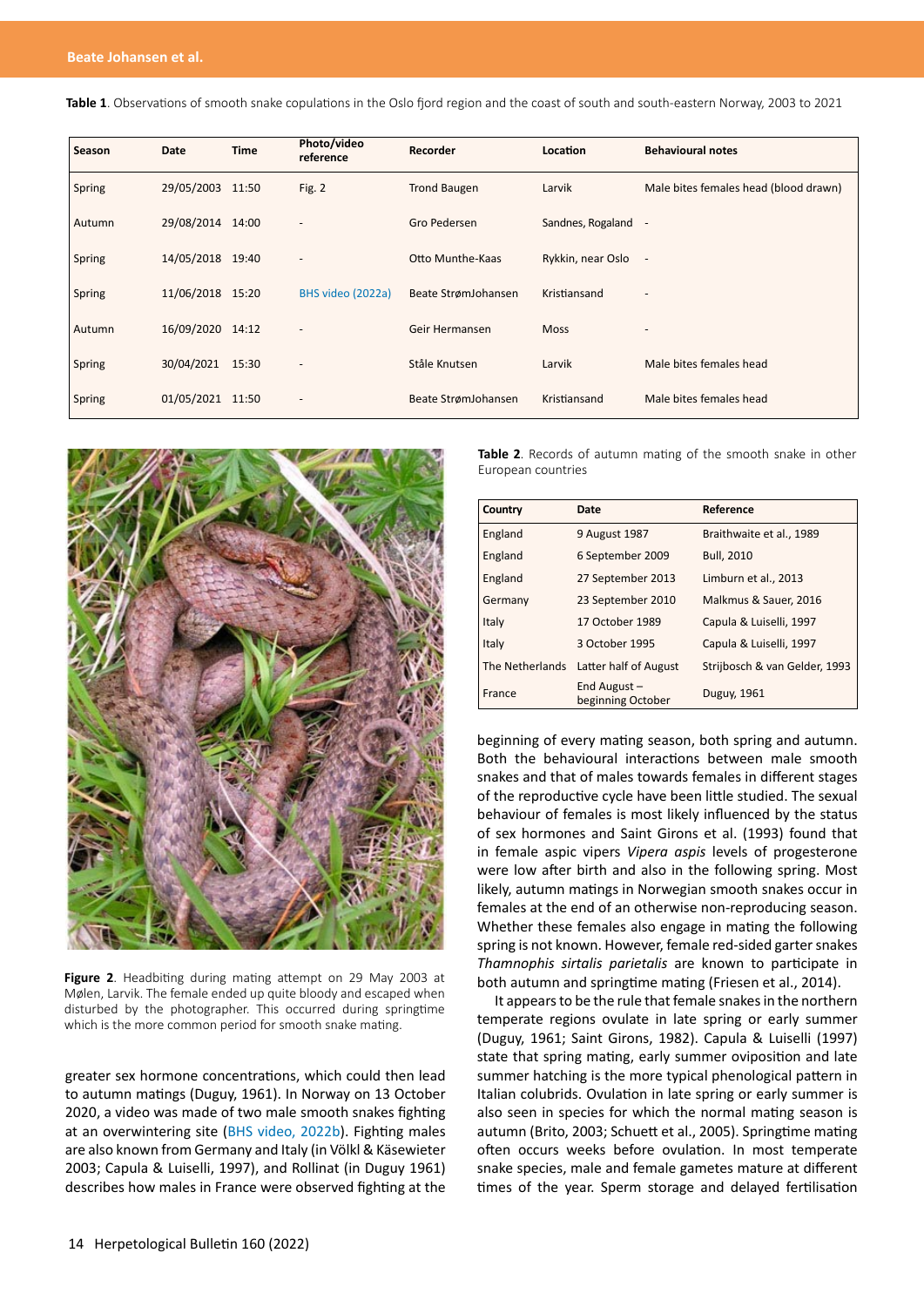represent normal reproductive strategies whether mating takes place in spring or autumn the year before. Snake species have shown the ability to store sperm for exceptionally long periods of time (Booth & Schuett, 2011). Strugariu (2007) reports successful reproduction in a smooth snake after a minimum of 475 days of isolation. In this particular case the litter contained neonates of both sexes. This excludes the possibility of parthenogenesis, which is known to occur in snakes (Booth & Schuett, 2011), since the progeny would all have been female. Long-term sperm storage could be considered a reasonable strategy for small populations of snakes with low probabilities of meeting a partner (Strugariu, 2007). Such sperm storage could also be a factor when the female needs a longer period to build up energy reserves to sustain gestation (Reading, 2004), and/or when sperm storage can assure fertilisation in biennial reproduction.

Authors offer different evidence regarding mating period for the smooth snake, although April and May are most frequently reported. However, they rarely report the number of observed copulations. Because mating is rarely observed, the true mating period may be incorrectly established based on a low number of observations. In Norway, the smooth snake shows an extended mating period compared to the sympatric grass snake *Natrix natrix* and northern viper *Vipera berus*. Grass snakes mate immediately after emerging from hibernation, whereas northern vipers copulate after the springtime molt of the male, normally in April in southern Norway. Like most ovoviviparous snakes in temperate regions, the smooth snake is generally regarded as a typical capital breeder (Bonnet et al., 1998). However, an extended mating period combined with a late ovulation may allow for a strategy defined as facultative income breeding (Lourdais et al., 2002). For southern England, Reading (2004) also concluded that breeding in the smooth snake is partly capital and partly income.

#### **Parturition dates and temperature**

Dates of parturition of smooth snakes in the Oslo fjord region and the coast of southern Norway have been established from a single observed birth in the wild, from 52 cases where females gave birth in captivity, 43 cases where neonates were observed at gestation sites, and 14 cases where females were observed post-partum close to gestation sites. Gestating females are highly sedentary and show a high site fidelity from one reproductive event to another. Fifty two gravid females from the Oslo region were brought into captivity at the end of their gestation period. Of these, 36 females (68 %) were collected after 10 August. The females were kept indoors in terraria at temperatures similar to those outdoors. Twenty three females (44 %) gave birth during the first 8 days. We believe that captive conditions did not significantly alter the date of parturition. The mothers and their offspring were then returned to the same place as they were found in the wild. The earliest recorded birth was 30 July, with the latest being 30 September (Fig. 3). This latest parturition date refers to an unusual case of a female that gave birth in two consecutive years. In the second year, vitellogenesis and ovulation were delayed and this would seem to account for the late parturition date. Most parturitions in Norway



**Figure 3**. Distribution of smooth snake parturition dates in Norway from 1984-2021, based on observations of a parturition observed in the wild, litters from captive females collected from the wild, litters found in the wild and postpartum females found in the wild

occurred in August (Fig. 3) and coincide with dates reported from France, Italy, Poland, Germany and The Netherlands (Duguy, 1961; Capula & Luiselli, 1997; Najbar, 2001; Käsewieter, 2002; Keijsers & Lenders, 2005) but occurs earlier than reported from England. Spellerberg & Phelps (1977) and Goddard & Spellerberg (1980) state that, in England, females give birth in September and October. A more continental climate around the inner Oslofjord and the south coast, with higher summer temperatures in smooth snake habitat compared to a more Atlantic climate in southern England may explain the difference. Mean temperature of the warmest month in Oslo is 17.6 °C compared to 16.1 °C at a study site in Dorset, England (Pernetta, 2009). Difference in duration of cloud cover may also result in an even larger difference in ground temperature. To examine the influence of summer temperature on the date of parturition in Norway we have subjected our data from the three regions to a statistical analysis that is reported in the next section.

## **Statistical analysis - parturition dates, sites and temperatures**

The parturition dates collected herein, were from three regions in Norway (Fig. 2); Moss (1 site), Oslo (10 sites), and Kristiansand (9 sites). To study the influence of temperature on parturition times, we used air temperature data measured 2 m above ground, from the nearest Norwegian Meteorological Institute weather station in each region - Gullholmen (SN17280) 59.4352° N, 10.578° E; Oslo (SN18700) 59.9423° N, 10.72° E; and Kjevik (SN39040) 58.2° N, 8.0767° E.

We used a multiple linear regression in R (R Core Team, 2022), using the Im command:  $Im(t \sim x_1 + x_2 + x_3 + x_4)$  where i) t = parturition's date (in days after 20 July) ii)  $x_1 =$  the parturition site (20 sites) iii)  $x_2$  to  $x_4$  are based on the mean temperature in month of the year in which parturition was observed, where  $x_0$  = the deviation from the average June temperature in 1989–2021 (Oslo), 2014–2021 (Kristiansand) and 2019–2021 (Moss),  $x_3$  = the deviation from the average July temperature and  $x_4$  = the deviation from the average August temperature.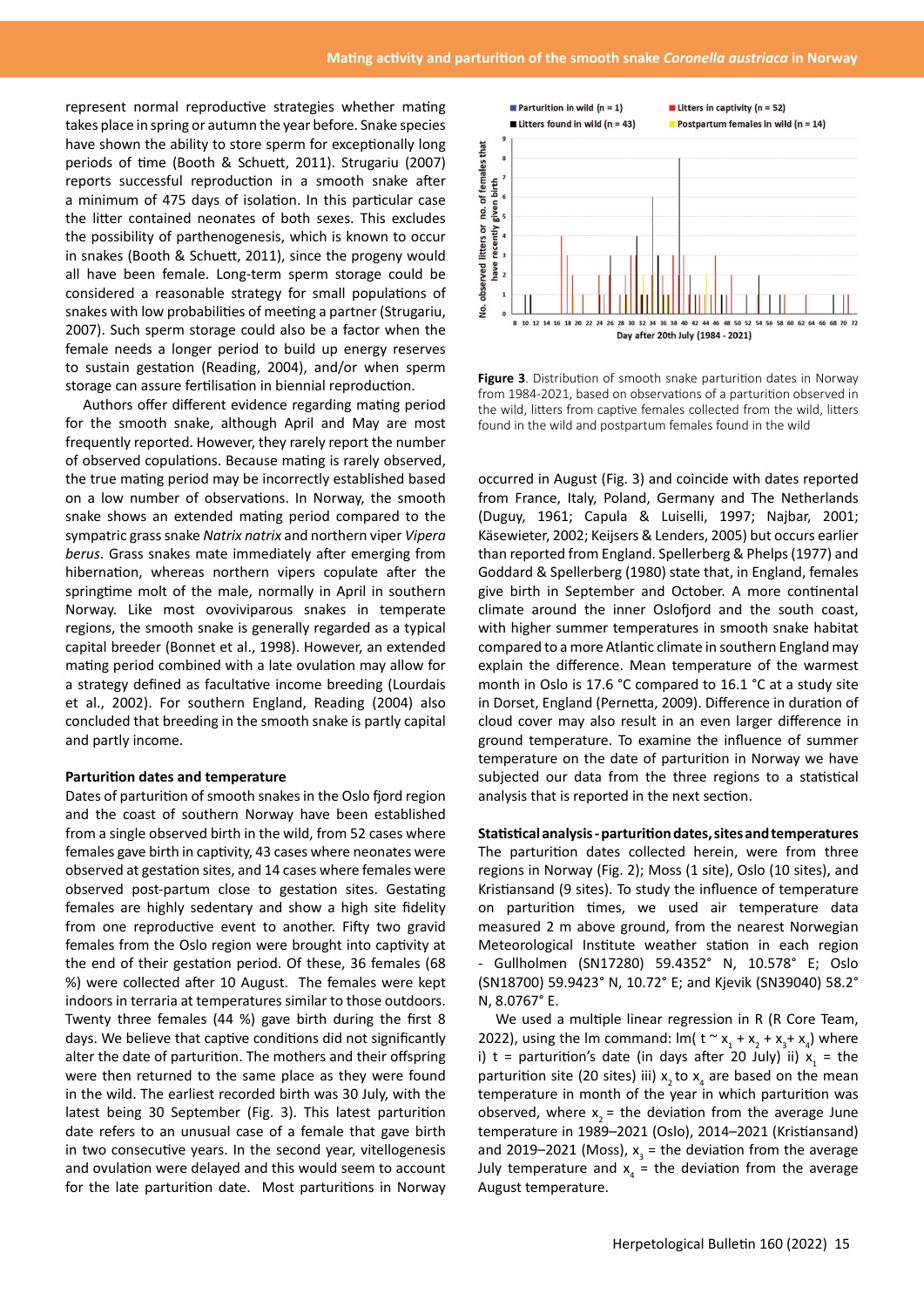**Table 3**. Anova table, testing the statistical significance of 'site' and monthly temperature deviation from average in June, July and August on smooth snake parturition date within the linear model for the three regions of Oslo, Moss & Kristiansand combined. Site and temperature deviation in July are both statistically significant factors.

| Country        | Sum Sa | df           | <b>F</b> value | $Pr(>\)$<br>Exact probability |
|----------------|--------|--------------|----------------|-------------------------------|
| Site $(x_1)$   | 4585.9 | 19           | 2.5531         | 0.002284                      |
| June $(x_2)$   | 143.9  | 1            | 1.5219         | 0.221349                      |
| July $(x_3)$   | 972.4  | $\mathbf{1}$ | 10.2858        | 0.002001                      |
| August $(x_4)$ | 122.2  | 1            | 1.2928         | 0.259312                      |
| Residuals      | 6806.7 | 72           |                |                               |



QQ plot for model with all 4 factors

Residual fit plot for model with all 4 factors





QQ plot for July temperature + location model

Residual fit plot, July temperature + location



QQ plot for July temperature alone model

Residual fit plot, July temperature alone

**Figure 4**. Residual-fit plots and quantile plots (QQ-plots) for the parturition date models

The output for a full-country linear regression with all four variables (site plus the three temperature deviations) gave  $R^2$  $= 0.4926$ . R<sup>2</sup> being a measure of how much of the variability in parturition date (t) can be predicted from variation in  $x_{1}$ ,  $x_2$ ,  $x_3$  and  $x_4$ . Thus, approximately half the variability in the parturition date was explained by the four variables. We used residual-fit plots and quantile plots as quality controls to evaluate the fit of our model (Fig. 4, top pair). Although the results appear appreciable with all four variables, with only a slight and unproblematic right skew in the distribution, we elected to deploy the Anova command (in the R package car) (Fox & Weisberg, 2019) to explore which variables actually had a significant impact. The resulting Anova of the

**Table 4**. Regression table for parturition date and July temperature deviation alone (lm(t  $\sim$  x<sub>3</sub>)) for all three regions combined

|                            | Estimate Std.<br>Error | t value $Pr(>\vert t \vert)$           | Significance |
|----------------------------|------------------------|----------------------------------------|--------------|
| (Intercept) 36.1670 1.1593 |                        | $31.197 < 2e-16$                       | p<0.0001     |
| July $(x_3)$               |                        | $-3.0455$ $0.8735$ $-3.487$ $0.000749$ | p<0.0001     |

Residual standard error = 11.29, df = 93

Multiple  $R^2$  = 0.1156, Adjusted  $R^2$  = 0.1061

F-statistic = 12.16, df = 1, 93, p = 0.0007489

linear model informed us that only the variables 'July' and 'site' were statistically significant (i.e., p <0.05) (see Table 3). In this case, significance was determined by how much of the variability (sum of squares) was explained by each variable, compared to its degrees of freedom (df). This is the number Pr(>F) in Table 3.

Since the June and August temperatures were not statistically significant (Table 3), we revised the regression model to exclude those predictor variables, giving lm (t  $\sim$   $x_{1}$  +  $x_{3}$ ). The result was that the appreciable fit of the model was maintained (middle row of Fig. 4).

Our results indicate that 'site' was an important factor for parturition dates. However, there were no historical records of the local temperatures at the sites themselves, so instead we assigned the historical temperature data from the nearest regional meteorological station. This introduces a potential inaccuracy, since the temperature profiles of the sites may differ from that of their corresponding meteorological station. This means that much of the difference attributed to the site variable could simply reflect how the temperatures differ between the different sites and the meteorological stations, rather than any intrinsic influence from the site itself. We also note that the site variable could have become a significant factor solely due to the low number of observations per site. We do not know. Nonetheless, 'not knowing' is not the same as 'knowing that not', so we suggest that further studies be aware of the potential importance of the site variable as a factor in such a linear model. To improve future analysis, dataloggers should record the ground temperatures at the relevant sites themselves.

At least for this pioneering analysis, we do not believe that the site variable matters as much as our results would suggest, since when we excluded the site variable from the model and ran the final regression for all sites combined for the July temperature deviations, the residual-fit and quantile plots (bottom row of Fig. 4) were still appreciable. This conclusion holds even though this reduced model accounted for less of the observed variability, as  $R^2 = 0.1156$  (Table 4).

The mean parturition day, given July temperature deviation  $(x_3)$ , is given by the formula t = 36.1670 - 3.0455  $x_3$ . This implies that for every 1 °C rise in mean July temperature, the mean parturition date will be 3.0455 days earlier.

We also tested each of the three regions separately. For Oslo, using all four factors  $R^2 = 0.4097$ . Using temperatures only (all three months) resulted in  $R^2$  = 0.1609, with only the July temperature being statistically significant. The same held true for Moss. For Kristiansand, however, we obtained  $R^2 =$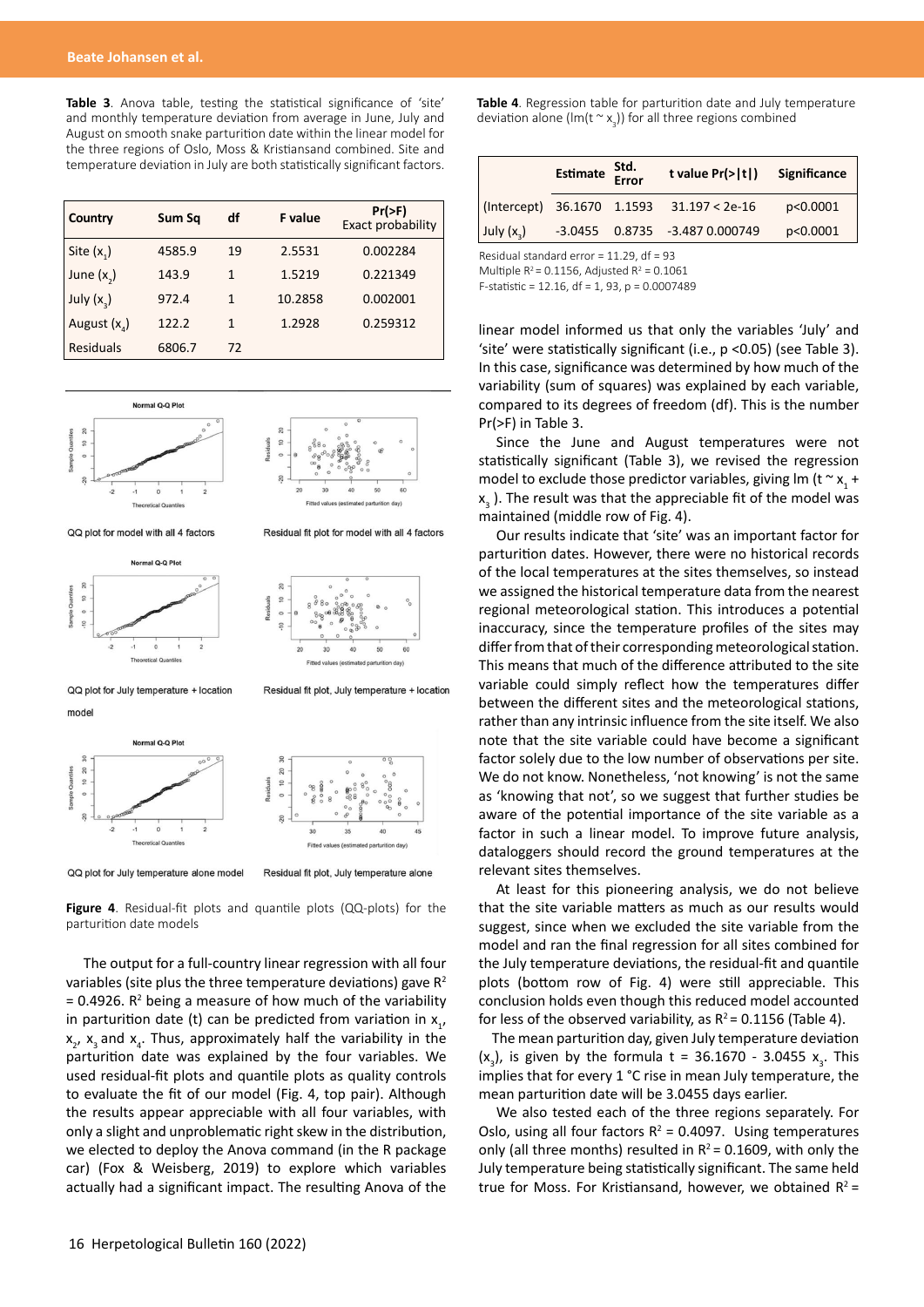0.867, p = 0.0004749 when using all four factors. Even when looking at temperatures only, we obtained  $R^2$  = 0.6756, p = 0.00002336 and all three months were significant, with June and August p<0.01 and July p<0.001. The equation for the mean parturition date in the Kristiansand region is  $t = 44.106$ - 6.021 x<sub>2</sub> - 5.359 x<sub>3</sub> - 11.381 x<sub>4</sub>.

Our results indicate that deviation from average July temperature significantly influences the parturition date. Looking at the Kristiansand data, we revealed indications that the temperature deviations in June and August also made a significant contribution.

Although Norwegian smooth snake populations are among the northernmost populations of the species, the warm and dry summer climate along the southern coast helps speed up the gestation period of gravid females, so parturitions are mainly in August, as seen in continental Europe. It seems that England differs from the rest of Europe by having later parturition dates, probably because summers there are more cloudy and/or have lower mean temperatures. However, there are local variations, and we hope that researchers will look deeper into this in the future.

### **Gravid overwintering**

Atkins (2011) reports hibernation of a gravid smooth snake in England, which showed clear signs of advanced gestation when found in April 2011. The specimen also had a substantially higher body mass/length ratio than 12 other female snakes. The pregnant snake was followed through spring and summer showing high site fidelity, a characteristic behaviour of gestating female smooth snakes (Sørensen, 2014, 2017; Stribosch & Van Gelder, 1993). Atkins comments on two more females showing signs of being gravid in that same spring. Spellerberg & Phelps (1977) also report from England that pregnant females were occasionally found in the spring. Gravid overwintering has later been confirmed by ultrasound scanning of three gravid female smooth snakes on 14 May 2017 in England (Atkins pers. comm.). In Norway, the smooth snake is at its northern edge of the species' range, but gravid overwintering has never been observed or reported. Nor has gravid overwintering been observed in an intensely monitored Alpine cool climate population (Capula & Luiselli, 1997). However, we would be interested in performing ultrasound scanning of potentially gravid female smooth snakes in spring in Norway. As parturition normally occurs later in the season in England compared to Norway, overwintering in a gravid state could be more common in England. We encourage researchers throughout the range of the smooth snake to perform ultrasound scanning of potentially gravid smooth snakes in the spring in order to add to the growing body of evidence that will advance our understanding of mating and parturition in this species.

To conclude, the parturition dates of smooth snakes in Norway depend on summer temperature, especially in July. Warm summers speed up the gestation period, resulting in parturition in August, which gives the neonates one to two months to forage before hibernation in October. Although Norway is on the northern range of the species, these higher latitudes, with colder winters compared to England and central Europe, seem to have no negative effect on the

reproduction of the smooth snake in southern Norway. A relatively warm and dry summer climate in the distributional range in Norway normally assures successful reproduction for the smooth snake in Norway.

## **ACKNOWLEDGEMENTS**

We thank Rune Botnermyr, Geir Hermansen, Otto Munthe-Kaas, Trond Baugen, Gro Pedersen and Ståle Knutsen for information and photographs on smooth snake copulation, parturitions and male-male fight. We thank Will Atkins for information on ultrasound scanning of gravid females. We would like to thank Raul Ramirez and The Natural History Museum and Botanical Garden, UiA, for providing financial and moral support and helping with the acquisition of research permits from Norwegian authorities. We would also like to thank Todd Lewis for a thorough examination of our statistical findings and methods, resulting in an improved presentation.

## **REFERENCES**

- Artsobservasjoner (undated). Slettsnok *Coronella austriaca*  Laurenti, 1768. [https://www.artsobservasjoner.no/](https://www.artsobservasjoner.no/ViewSighting/ViewSightingAsMap?storedSearchCriterias=6208020 ) [ViewSighting/ViewSightingAsMap?storedSearchCriteri](https://www.artsobservasjoner.no/ViewSighting/ViewSightingAsMap?storedSearchCriterias=6208020 ) [as=6208020](https://www.artsobservasjoner.no/ViewSighting/ViewSightingAsMap?storedSearchCriterias=6208020 )
- Artportalen (undated). *Coronella austriaca* Laurenti, 1768. [https://www.artportalen.se/ViewSighting/](https://www.artportalen.se/ViewSighting/ViewSightingAsMap) [ViewSightingAsMap](https://www.artportalen.se/ViewSighting/ViewSightingAsMap)
- Atkins, W. (2011). *Coronella austriaca* Laurenti (smooth snake): Gravid overwintering. *The Herpetological Bulletin*  118: 35–36.
- BHS video (2022a). Smooth snake *Coronella austriaca* mating in Norway, 11 June 2018. Filmed by Johansen, B.S. https:// youtu.be/UFV1ue--ORQ
- BHS video (2022b). Smooth snake *Coronella austriaca*  aggressive behaviour in Norway, 13 October 2020. Filmed by Botnermyr, R. https://youtu.be/e3MSwSYbhik
- Bonnet, X., Bradshaw S.D. & Shine, R. (1998). Capital versus income breeding: an ectothermic perspective. *Oikos* 83: 333–342.
- Booth, W. & Schuett, G.W. (2011). Molecular genetic evidence for alternative reproductive strategies in North American pitvipers (Serpentes: Viperidae): long-term sperm storage and facultative parthenogenesis. *Biological Journal of the Linnean Society* 104(4): 934–942.
- Braithwaite, A.C., Buckley, J., Corbett, K.F., Edgar, P.W., Haslewood, E.S., Haslewood, G.A.D., Langton, T.E.S. & Whitaker, W.J. (1989). The distribution in England of the smooth snake (*Coronella austriaca* Laurenti). *The Herpetological Journal* 1: 370–376.
- Brito, J. (2003). Seasonal and daily activity patterns of *Vipera latastei* in northern Portugal. *Amphibia-Reptilia* 24(4): 497–508.
- Bull, D. (2010). *Coronella austriaca* Laurenti (smooth snake): Reproduction. *The Herpetological Bulletin* 111: 36–38.
- Capula, M. & Luiselli, L. (1997). A tentative review of sexual behavior and alternative reproductive strategies of the Italian colubrid snakes (Squamata: Serpentes: